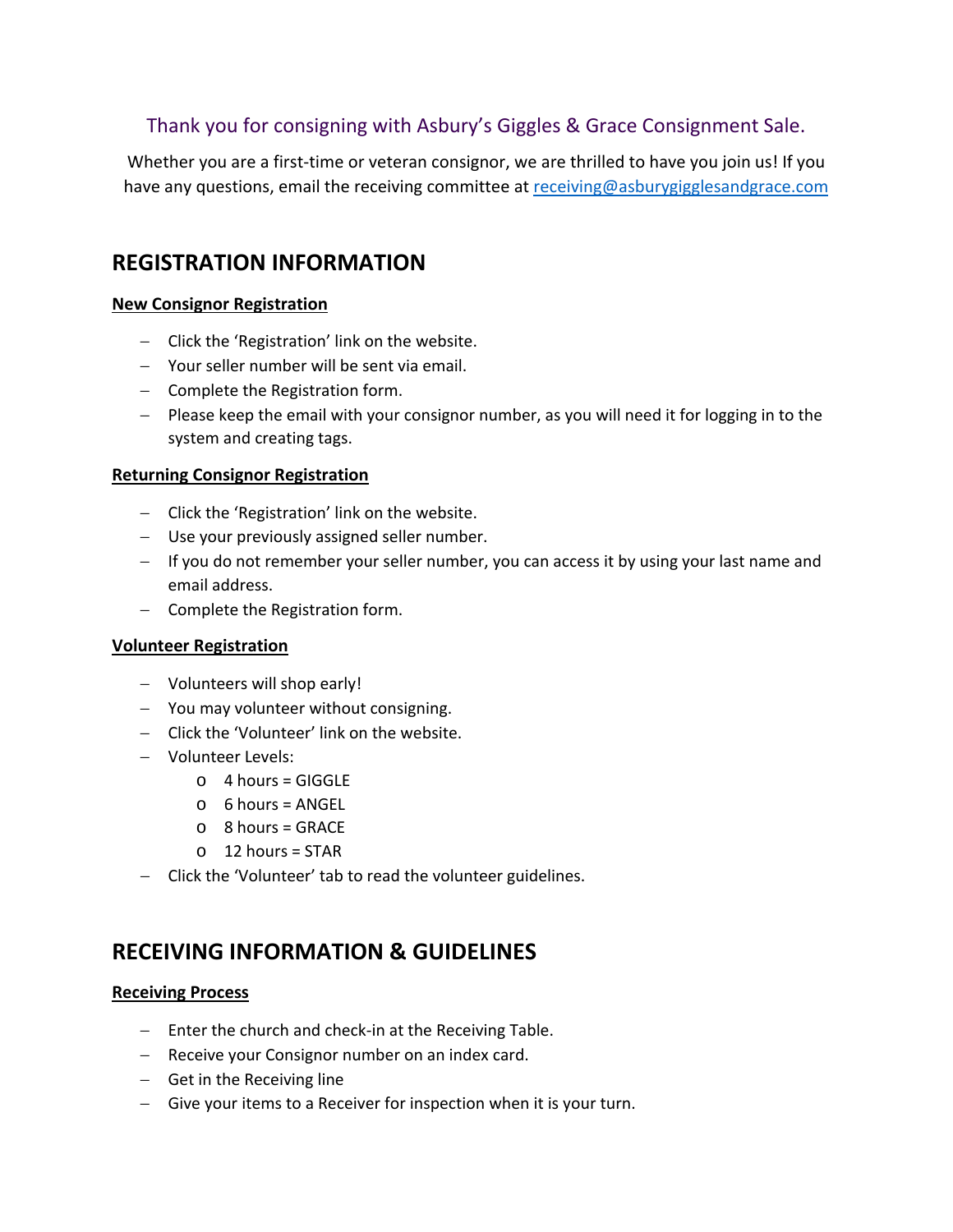- − You may wait for us to look through your items in your car or inside the church
	- o If you wait in your car, you will be called when we are done with inspection
	- $\circ$  If you wait inside the church, we will come back into the hallway and call your Consignor number when we are done with inspection
- − Any items that do no pass inspection will be returned to you.

### **Drop-and-GO EXPRESS**

- − If you want to drop-off your items at receiving without a wait, simply tell us at check-in that you want to donate any items that we do not accept into the sale.
- − This does NOT mean that you are donating unsold items from the sale.
- − We WILL place all of your ACCEPTABLE items into the sale and sort any unsold items for pick-up like normal.
- − Drop-and-GO EXPRESS simply means that if you bring any items that are not accepted into our sale (such as ripped or stained clothing, out of season clothing, recalled baby items, etc.), that you are not waiting to take those items back home.
- − Your unaccepted items will be donated to charity.
- − Recalled baby items will be destroyed.

### **Pick-Up Process**

- − Unsold items should be picked up from Asbury United Methodist Church on Saturday.
- − Check the Homepage of the website and Facebook for the pickup times for this sale.
- − Items must be picked up by the consignor or by an individual designated by the consignor.
- − ALL ITEMS NOT PICKED UP DURING THE GIVEN TIME WILL BE DONATED TO CHARITY.
- − Items that are marked as "Donate: Yes" will be donated at the end of the sale and will not be sorted for pick up.

#### **Consignor Guidelines**

The Giggles and Grace Receiving Team reserves the right to return any items back to the consignor that do not meet these guidelines.

- − Minimum 15 items in clean and in good condition
- − Consignor will receive 75% of the sale price
- − Asbury Children's Ministries and Missions will receive the remaining 25%
- − \$5.00 registration fee will be required at time of registration
- − Sizes Accepted: Newborn through Youth Size 16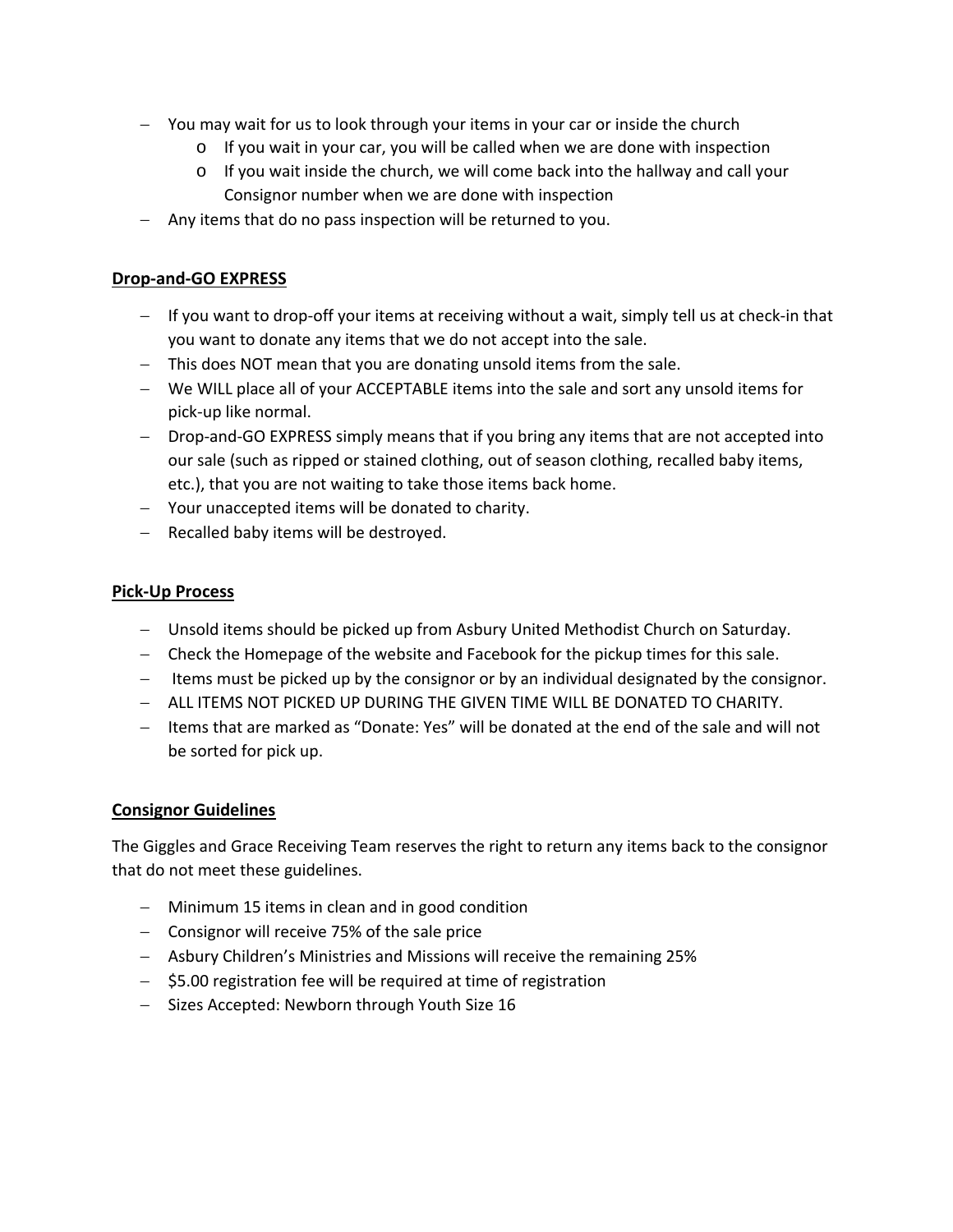| <b>Accepted Items</b>                                                                                                        | <b>Items NOT Accepted</b>                                                                         |
|------------------------------------------------------------------------------------------------------------------------------|---------------------------------------------------------------------------------------------------|
| Top Quality Seasonal Items - No stains, tears,<br>loose hems, missing/loose buttons, etc.                                    | Plush Items EVEN IF THEY ARE ELECTRONIC                                                           |
| Costumes (MUST BE ON WIRE HANGER)                                                                                            | Boppy's & Boppy Covers                                                                            |
| Dancewear & Dance Shoes (NO TIGHTS)                                                                                          | Children's Decor                                                                                  |
| <b>Transitional Items</b>                                                                                                    | Glove Shoes or other individual toe shoes                                                         |
| Coats or Jackets (LIMIT 10 PER CONSIGNOR)                                                                                    | Humidifiers                                                                                       |
| Hairbows (LIMIT 10 PER CONSIGNOR)                                                                                            | <b>Plastic Hangers</b>                                                                            |
| Swaddles & Sleep Sacks (MUST BE ON HANGER)                                                                                   | <b>Maternity Clothing</b>                                                                         |
| Seasonal Children's Shoes (LIMIT 10 PAIRS PER<br>CONSIGNOR) in clear, zip-top plastic bags that are<br>taped shut (NO BOXES) | Feeding Items of Any Kind (bottles, bottle nipples,<br>sippy cups, plates, bowls, utensils, etc.) |
| Children's furniture including cribs                                                                                         | Infant & Children's Bedding and Blankets                                                          |
| Strollers, Swings, Highchairs, etc. that have NOT<br>been recalled                                                           | <b>Changing Pad Covers</b>                                                                        |
| Children's toys (30 toy limit)                                                                                               | Diaper Pails, Diapers & Wipes Holders                                                             |
| <b>Pregnancy Books</b>                                                                                                       | <b>Parenting Books</b>                                                                            |
| Diaper Bags                                                                                                                  | <b>Potty Chairs</b>                                                                               |
| Puzzles & Games (MUST INCLUDE ALL PIECES)                                                                                    | Souvenir or Travel-related T-Shirts                                                               |
| Children's Books (no limit)                                                                                                  | <b>VHS Tapes</b>                                                                                  |
| Car Seats & Booster Seats                                                                                                    |                                                                                                   |
| CANNOT been recalled and must be LESS THAN 5                                                                                 | Craft Items of ANY KIND (beads, jewelry kits,                                                     |
| YEARS OLD as per the manufacturer date                                                                                       | window clings, markers, coloring books, band                                                      |
| OR NOT EXPIRED as per manufacturer date                                                                                      | looms, etc.)                                                                                      |
| posted on the seat                                                                                                           |                                                                                                   |
| Hats IF PART OF AN OUTFIT                                                                                                    | <b>Baseball Hats</b>                                                                              |
| Breast Pump Motor but NO TUBES OR OTHER<br><b>PARTS</b>                                                                      | Bath Items of ANY KIND (infant bathtubs, bath<br>rings, towels, washcloths, etc.)                 |
| Athletic Wear (baseball pants, cleats, gymnastics<br>leotards, cheerleader outfits, etc.)                                    | Underwear, Socks, Tights - NO EXCEPTIONS                                                          |

## **Creating Tags**

- − Giggles and Grace tags must be used or the items will not be accepted.
- − Tags must be created using this link: [http://www.mysalemanager.net/itm\\_start.aspx?partnercode=ASBG](http://www.mysalemanager.net/itm_start.aspx?partnercode=ASBG)
- − NO TAGS from any previous sales may be used in the current sale.
- − Click here for instructions on creating tags: [http://asburygigglesandgrace.com/wp](http://asburygigglesandgrace.com/wp-content/uploads/2017/01/tag-creation-instructions-giggles-and-grace.pdf)[content/uploads/2017/01/tag-creation-instructions-giggles-and-grace.pdf](http://asburygigglesandgrace.com/wp-content/uploads/2017/01/tag-creation-instructions-giggles-and-grace.pdf)
- − All items should be priced at \$3.00 or above in whole dollar increments.
- − Group items of lesser value together.
- − **Rule of thumb for pricing**
	- o 1/3 of original price for items in excellent condition.
	- o 1⁄4 of original price for items in good condition.
- − Fill in tags COMPLETELY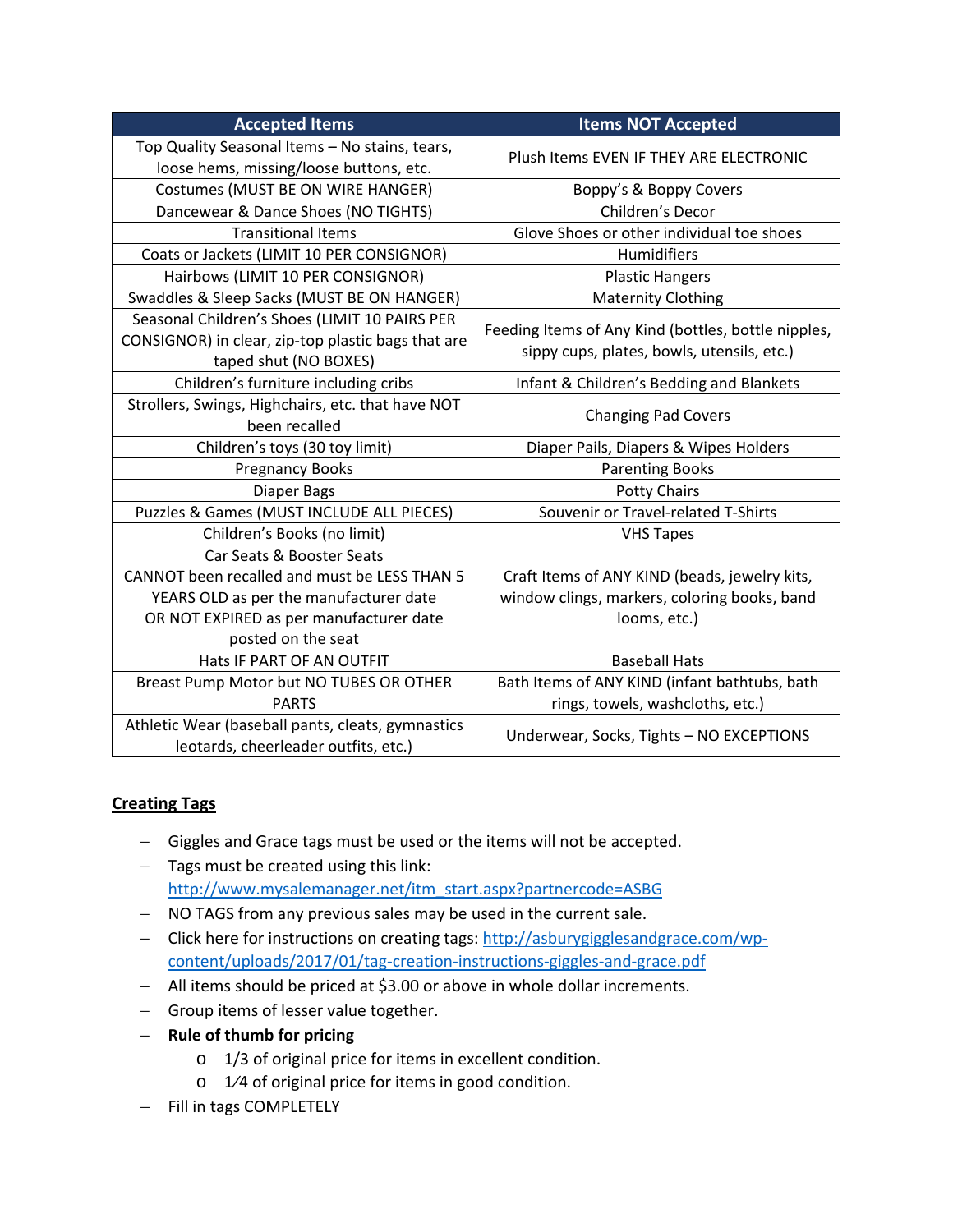- − Double check all information and price because you will not be able to change the tags once you drop them off at Receiving.
- − Make sure that you choose if you want to discount each item on the last day of the sale. Your tag will print saying "Discount: Yes" or "Discount: No"
- − When creating tags for items that you wish to have returned, make sure that you mark them "Donate: No". For items that you wish to donate, please check "Donate: YES" and that they print with a large open hand to the left of the price on the tag. Items with the hand WILL BE DONATED.
- − DO NOT delete any tags in the system for items you plan to sell. If you delete an item you plan to sell, it will not show up in inventory and we can NOT sell it! Do NOT delete as you go! Sample Tag



## **Tagging Items**

## **Clothing Items**

- − Use wire hangers only.
- − Hangers face left to resemble a question mark. (see illustration below)
- − Pin tags with medium sized safety pins on the right side of the garment. (see illustration below)
- − Swaddle blankets and sleep sacks should be placed on hangers.
- − For extra protection against a lost tag, you may place masking tape with your seller number inside each garment and on the outside of all other items.
- − Hanging Pants or Shorts:
	- o Place a piece of masking tape around the hanger where you would usually pin.
	- $\circ$  Poke the safety pin through the tape as you pin the pants to the hanger.
	- o Now your pants won't slip and slide and items that are hung well sell better